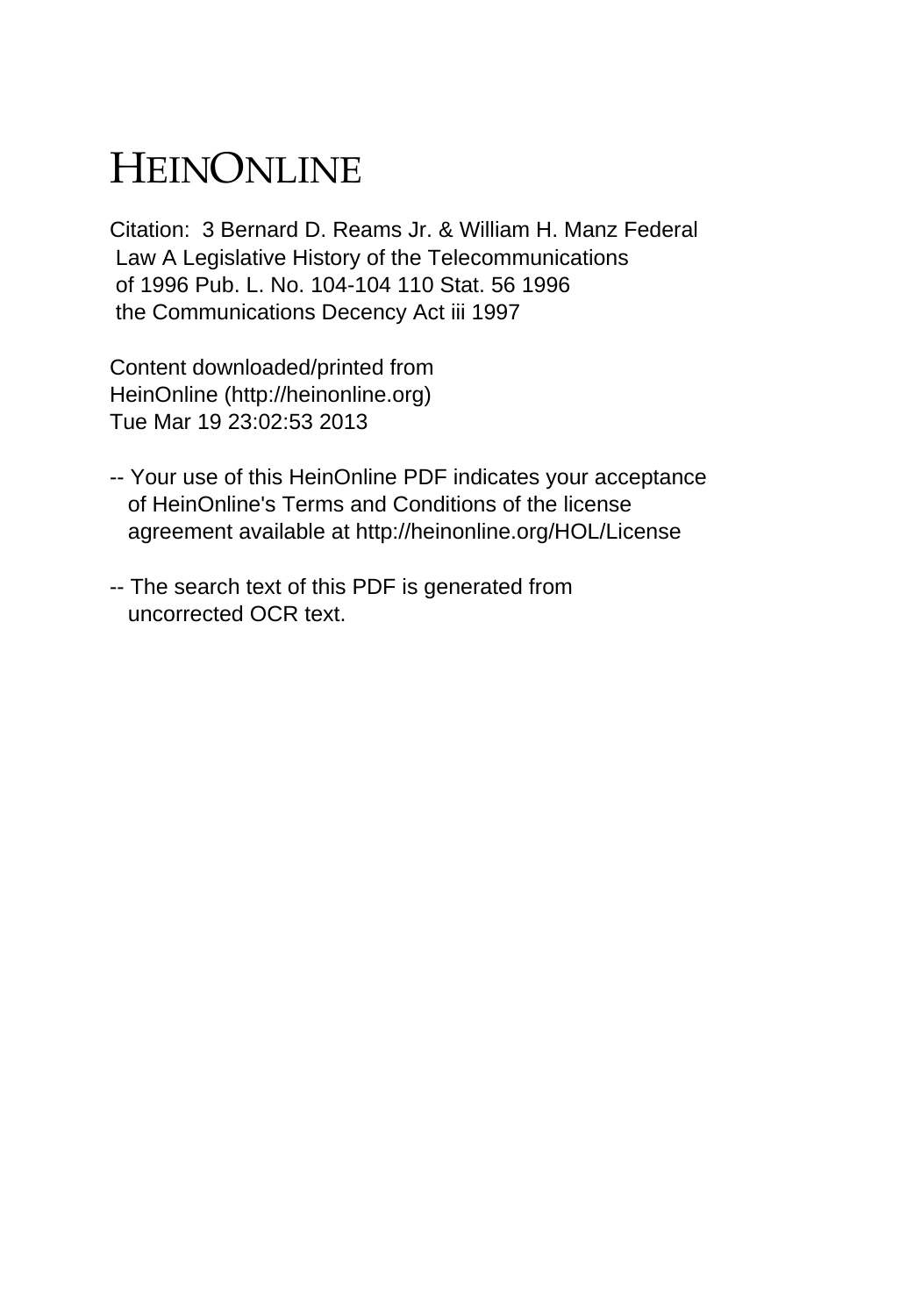## **SUMMARY TABLE OF CONTENTS**

| Master Table of Documents Vol. 1                                                                                                                                                                                                                                                                                                                                                                                                                                |
|-----------------------------------------------------------------------------------------------------------------------------------------------------------------------------------------------------------------------------------------------------------------------------------------------------------------------------------------------------------------------------------------------------------------------------------------------------------------|
|                                                                                                                                                                                                                                                                                                                                                                                                                                                                 |
| Section I: Law as Enacted Vol. 1 (Doc. No. 1)                                                                                                                                                                                                                                                                                                                                                                                                                   |
| Section II: Reports on the Law Vol. 1 (Doc. Nos. 2 - 6)                                                                                                                                                                                                                                                                                                                                                                                                         |
| Section III: Hearings on the Law Vol. 2 (Doc. Nos. 7 - 9)                                                                                                                                                                                                                                                                                                                                                                                                       |
| Section IV: Congressional Record Vol. 3 (Doc. Nos. 10 - 87)                                                                                                                                                                                                                                                                                                                                                                                                     |
| Section V: Presidential and Vice<br>Presidential Statements Vol. 3 (Doc. Nos. 88 - 95)                                                                                                                                                                                                                                                                                                                                                                          |
| Section VI: Past Bill Versions Vol. 4 (Doc. Nos. 96 - 101)                                                                                                                                                                                                                                                                                                                                                                                                      |
| Section VII: Related Bills Vol. 5 (Doc. Nos. 102 - 115)<br>Vol. 6 (Doc. Nos. 116 - 120)                                                                                                                                                                                                                                                                                                                                                                         |
| Section VIII: Congressional Record -<br>Related Bills Vol. 6 (Doc. Nos. 121 - 162)                                                                                                                                                                                                                                                                                                                                                                              |
| Section IX: Past Reports Vol. 7 (Doc. Nos. 163 - 170)                                                                                                                                                                                                                                                                                                                                                                                                           |
| Section X: Past Hearings Vol. 8 (Doc. Nos. 171 - 172)<br>Vol. 9 (Doc. No. 173)<br>Vol. 10 (Doc. No. 174)<br>Vol. 11 (Doc. No. 175)<br>Vol. 12 (Doc. Nos. 176 - 177)<br>Vol. 13 (Doc. Nos. 178 - 179)<br>Vol. 14 (Doc. No. 180)<br>Vol. 15 (Doc. Nos. 181 - 184)<br>Vol. 16 (Doc. No. 185)<br>Vol. 17 (Doc. No. 186)<br>Vol. 18 (Doc. Nos. 187 - 188(A&B))<br>Vol. 19 (Doc. Nos. 188(C) - 189)<br>Vol. 20 (Doc. Nos. 190 - 191)<br>Vol. 21 (Doc. Nos. 192 - 201) |
| Section XI: Final Report<br>$\ldots$ Vol. 21 (Doc. No. 202)                                                                                                                                                                                                                                                                                                                                                                                                     |

iii